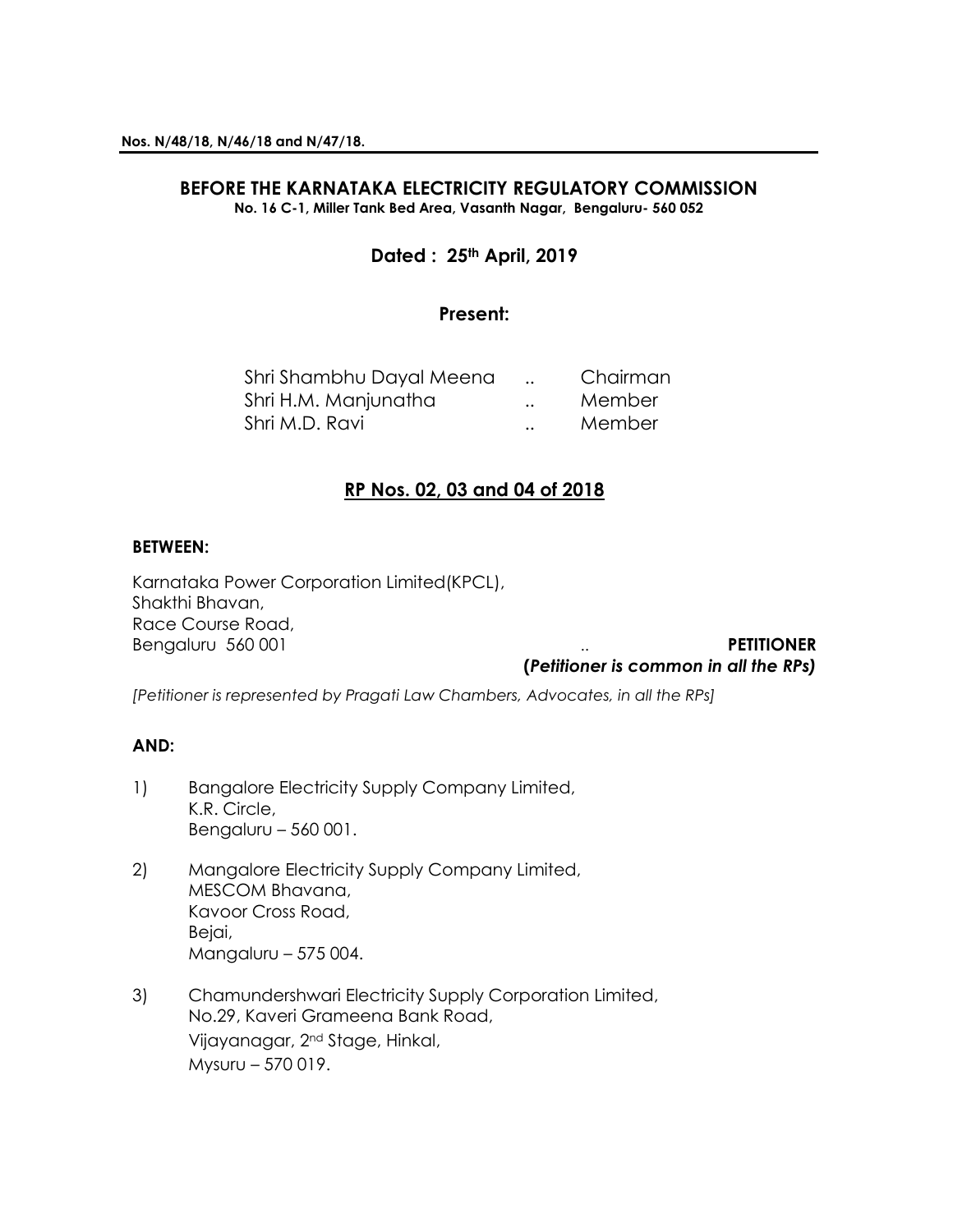- 4) Hubli Electricity Supply Company Limited, P.B. Road, Navanagar, Hubballi – 580 025.
- 5) Gulbarga Electricity Supply Company Limited, Station Main Road, Kalaburagi – 585 101. **RESPONDENTS**

**\_\_\_\_\_\_\_\_\_\_\_\_\_\_\_\_\_\_\_\_\_\_\_\_\_\_\_\_\_\_\_\_\_\_\_\_\_\_\_\_\_\_\_\_\_\_\_\_\_\_\_\_\_\_\_\_\_\_\_\_\_\_\_\_\_\_\_\_\_\_\_\_\_\_\_\_\_\_\_\_\_\_\_\_\_\_\_\_\_\_\_\_\_\_\_\_\_\_\_\_**

*(Respondents are common in all the RPs)*

*[Respondents are represented by Justlaw, Advocates, in all the RPs]*

# **COMMON ORDER ON THE APPLICATIONS FILED BY THE PETITIONER UNDER SECTION 5 OF THE LIMITATION ACT, 1963, FOR CONDONATION OF DELAY.**

- - - - - -

- 1) The Petitioner Karnataka Power Corporation Limited (KPCL) has filed the above Review Petitions, viz., RP Nos.02, 03 and 04 of 2018, for review of this Commission's Orders dated 25.02.2015, passed in OP nos.34/2014, 36/2014 and 35/2014, respectively.
- 2) In each of the above Review Petitions, the Petitioner (KPCL) has filed an Application under Section 5 of the Limitation Act, 1963, praying for condonation of delay of 1018 days in filing the Review Petitions. In these Applications for condonation of delay, the grounds urged, in support of the prayer, are similar and, therefore, this common Order is being passed.
- 3) This Commission, vide Orders dated 25.02.2015, has determined the tariff in respect of the following Projects of the Petitioner (KPCL):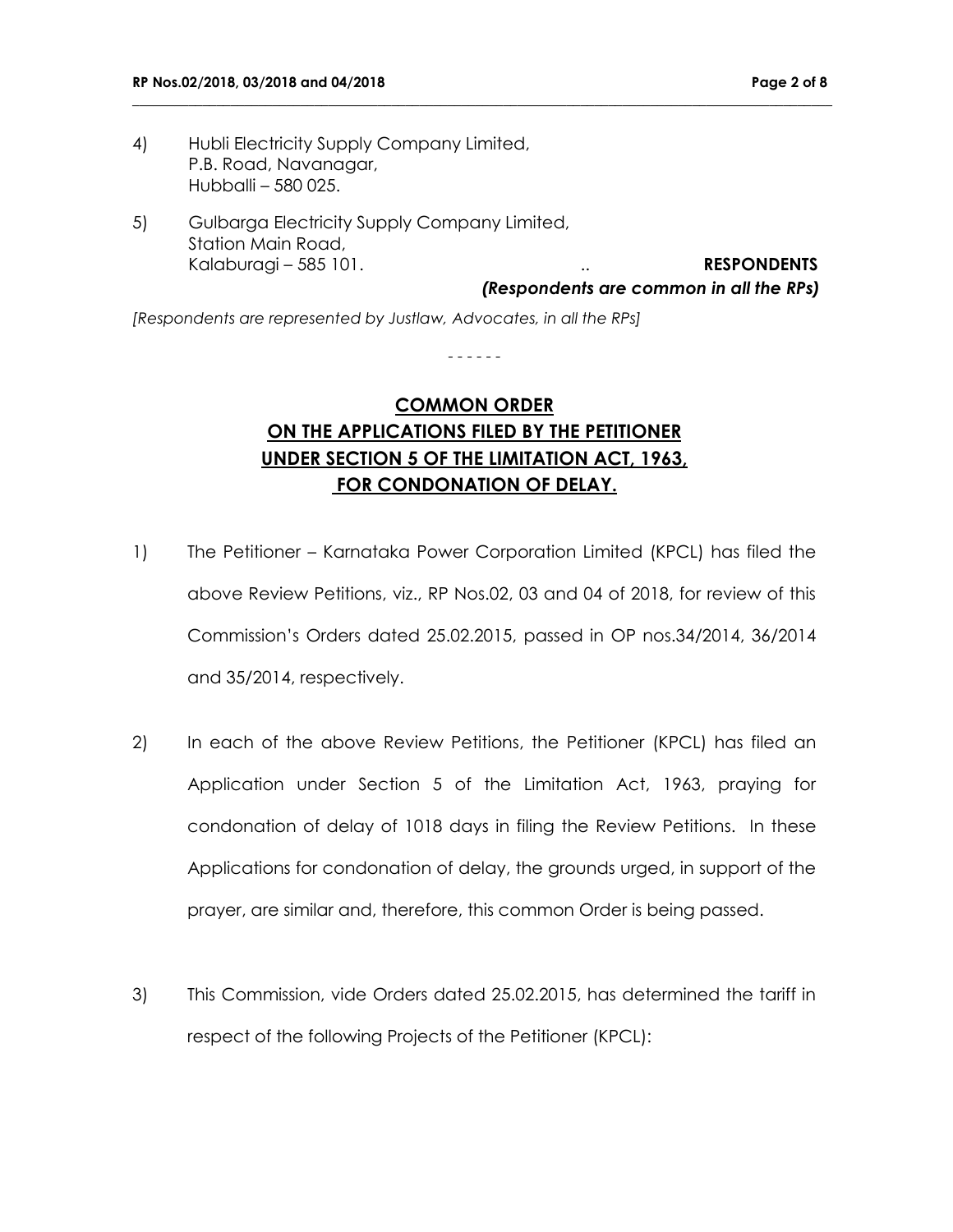- (i) 1 X 250 MW RTPS (Unit-8) *[In OP no.34/2014]*;
- (ii) BTPS Unit-2 *[In OP No.35/2014]; and,*
- (iii) MGHE, Munirabad and Shiva & Shimsha Power Houses

*[In OP No36/2014]*.

In all these cases, the following directions are given to the Petitioner (KPCL):

**\_\_\_\_\_\_\_\_\_\_\_\_\_\_\_\_\_\_\_\_\_\_\_\_\_\_\_\_\_\_\_\_\_\_\_\_\_\_\_\_\_\_\_\_\_\_\_\_\_\_\_\_\_\_\_\_\_\_\_\_\_\_\_\_\_\_\_\_\_\_\_\_\_\_\_\_\_\_\_\_\_\_\_\_\_\_\_\_\_\_\_\_\_\_\_\_\_\_\_\_**

## *"Truing up:*

*Based on the tariff determined by the Commission in this Order, the Petitioner shall file an application, before the Commission, for truing up of the actual costs incurred, at the end of each tariff period. Further, the Commission directs the Petitioner to file an application for truing up for the tariff period FY09-14 within the next 6 months.*

## *PPA status:*

*The Commission directs the Petitioner to resubmit the initialled PPA duly incorporating the decisions of the Commission, as approved in this Order. The approval of the PPA would be taken up by the Commission separately."*

4) Pursuant to the above directions, in OP Nos.34, 35 and 36 of 2014, the Petitioner filed Applications, seeking extension of time for filing Applications for truing up of the actual cost, on the ground that finalization of the audit of the accounts for the year 2014-15 was under progress. On the said request, the Commission has extended the time limit till 30.11.2015 for filing the truing up application. Thereafter, the Petitioner, through its letter dated 28.10.2016, requested for truing up of the accounts under various heads, by narrating the relevant facts. The request made in the said letter reads thus: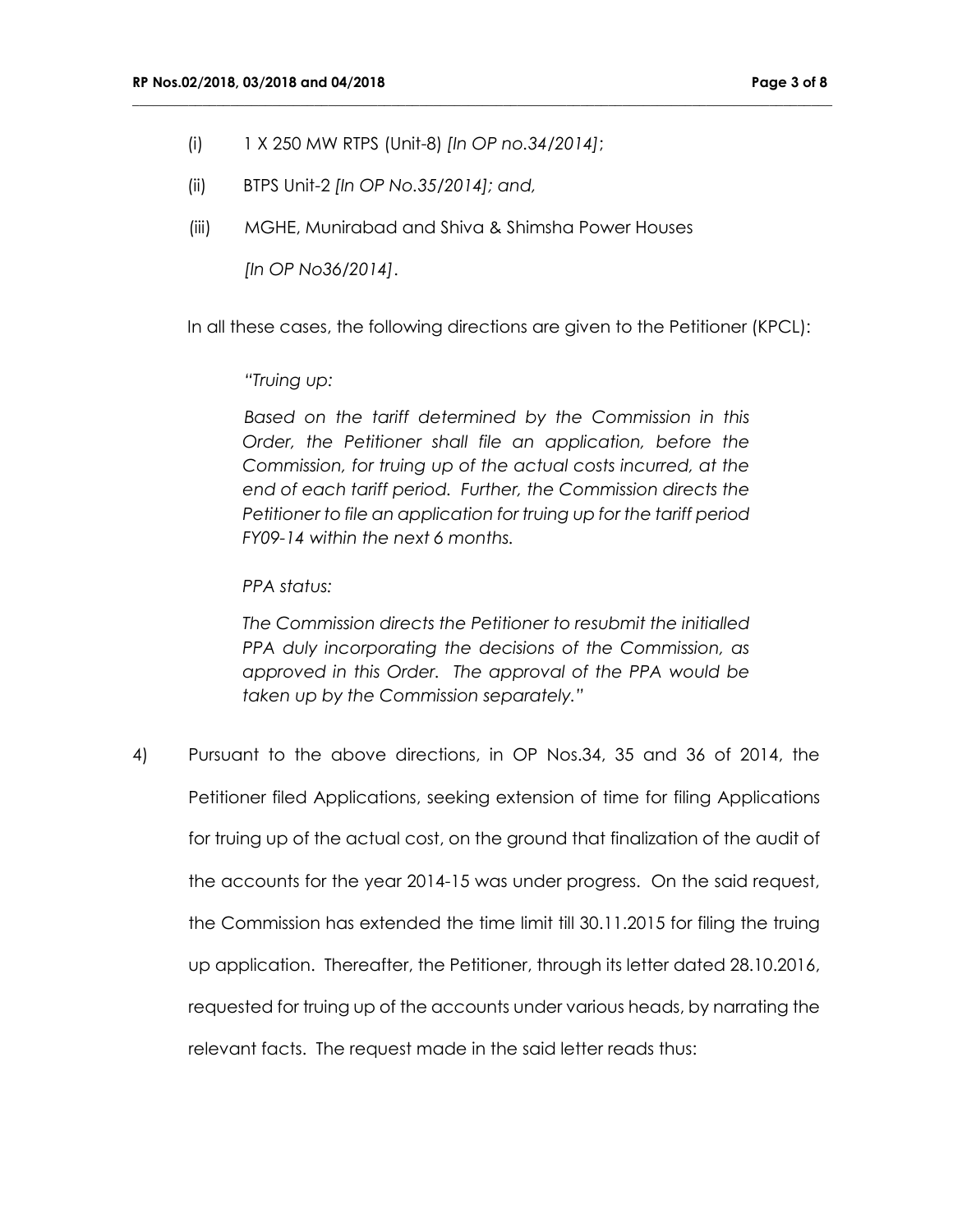*"5. Keeping in view of the above facts, KERC is requested for the following:*

**\_\_\_\_\_\_\_\_\_\_\_\_\_\_\_\_\_\_\_\_\_\_\_\_\_\_\_\_\_\_\_\_\_\_\_\_\_\_\_\_\_\_\_\_\_\_\_\_\_\_\_\_\_\_\_\_\_\_\_\_\_\_\_\_\_\_\_\_\_\_\_\_\_\_\_\_\_\_\_\_\_\_\_\_\_\_\_\_\_\_\_\_\_\_\_\_\_\_\_\_**

- *a. to kindly consider the Liquidated Damages at Rs.26.66 Crores as against Rs.74.87 Crores considered by KERC in its Determination of Tariff Order dated 25.02.2015 in respect of 1 X 250 MW RTPS (Unit-8), so as to increase the approved project to Rs.1046.80 Crores as against the approved project cost of Rs.998.59 Crores in the Order dated 25.02.2015 of KERC;*
- *b. to kindly approve the trued up tariff computation in respect of the following stations for the tariff period upto FY 2014:*
	- *a. 1 X 240 MW RTPS (Unit-8) as per values noted in Annexure 4(a)(3);*
	- *b. BTPS Unit-2, as per values noted in Annexure 4(b)(2);*
	- *c. MGHE, Munirabad and Shiva & Shimsha Power Houses, as per values noted in Annexure (i) 4(c)(2), (ii) (4)(d)(2) and (iii) (4)(e)(2), respectively.*
- *c. to kindly issue necessary amendment to the Orders for revision in the computation of tariff in respect of all the above stations duly incorporating the deviations noted in Annesure-1;*
- *d. to kindly approve the revised PPAs of above Projects, which are in line with the approved norms of KERC in its Orders dated 25.02.2015 [(except for incorporating the change in the Liquidated Damages amount in respect of 1 X 250 MW RTPS (Unit-8)].*

*Kindly review and issue necessary directions on the above issues."*

5) In continuation of the letter dated 28.10.2016, the Petitioner wrote another letter dated 23.12.2016 to the Commission, requesting to consider the following facts while doing the truing up exercise: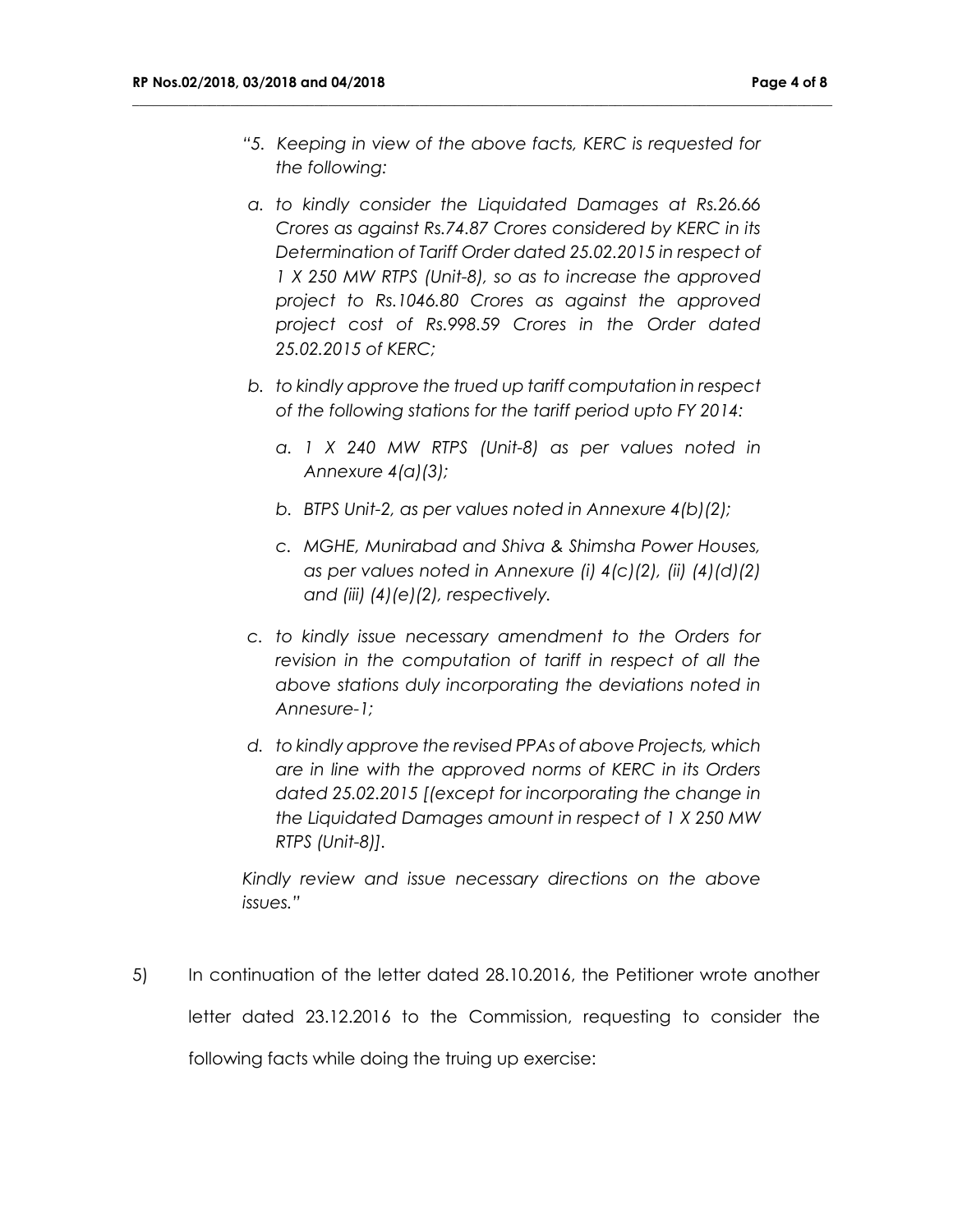(a) the actual weighted average cost of the secondary fuel during the years 2010-11 to 2013-14, as furnished in the said letter; and,

**\_\_\_\_\_\_\_\_\_\_\_\_\_\_\_\_\_\_\_\_\_\_\_\_\_\_\_\_\_\_\_\_\_\_\_\_\_\_\_\_\_\_\_\_\_\_\_\_\_\_\_\_\_\_\_\_\_\_\_\_\_\_\_\_\_\_\_\_\_\_\_\_\_\_\_\_\_\_\_\_\_\_\_\_\_\_\_\_\_\_\_\_\_\_\_\_\_\_\_\_**

- (b) the month-wise details of the actual variable charges claimed on the Electricity Supply Companies (ESCOMs), as indicated in the ANNEXURES 2 to 7 to the said letter.
- 6) In response to the said letters, the Commission, through its letter dated 30.01.2017, directed the Petitioner to file appropriate Review Petitions before the Commission, for consideration of its request, by making all the ESCOMs as Respondents, by paying the necessary fees, as per the KERC (Fees) Regulations, 2016 and justifying the delay in filing the Review Petitions.
- 7) In view of the above facts, the Petitioner has filed the present Review Petitions, RP Nos.2, 3 and 4 of 2018 before this Commission on 14.03.2018, along with an Application under Section 5 of the Limitation Act, 1963, praying for condonation of the delay of 1018 days in filing the Review Petitions.
- 8) Upon Notice, the Respondents Distribution Licensees in Karnataka have opposed the Applications for condonation of the delay in filing the Review Petitions.
- 9) We have heard the learned counsel for the parties on the Applications filed under Section 5 of the Limitation Act, 1963.
- 10) Regulation 8 of the KERC (General and Conduct of Proceedings) Regulations, 2000, dealing with the powers of review, stipulates that, an Application for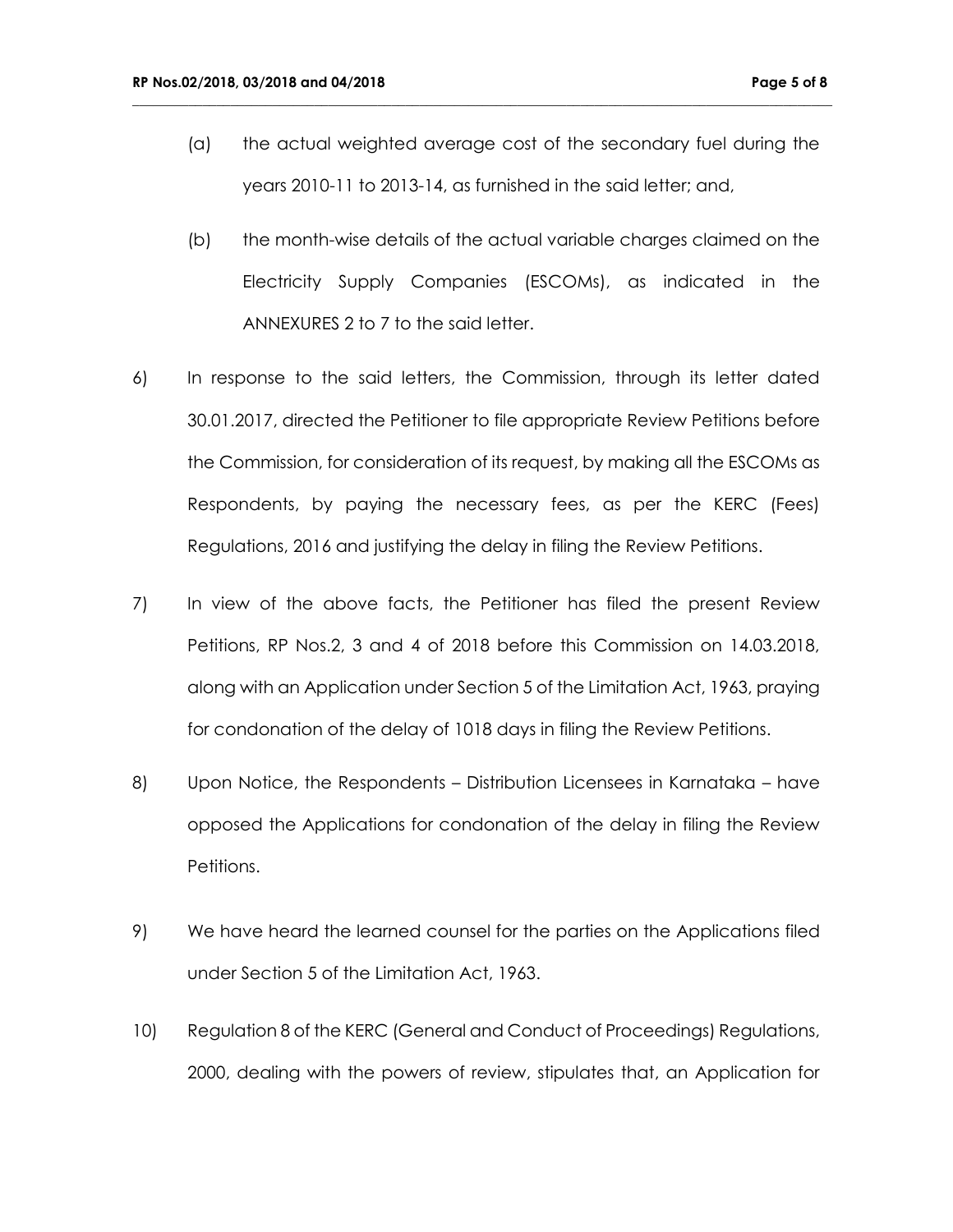review should be filed within 90 (ninety) days of the making or issuing any decision or Order, etc. Section 94 of the Electricity Act, 2003, provides that, the power to review its decision, direction or Order, the Commission shall have the same powers as are vested in a Civil Court under the Code of Civil Procedure. Order XLVII Rule 1 of the Code of Civil procedure provides for the grounds on which a Review Petition can be filed.

**\_\_\_\_\_\_\_\_\_\_\_\_\_\_\_\_\_\_\_\_\_\_\_\_\_\_\_\_\_\_\_\_\_\_\_\_\_\_\_\_\_\_\_\_\_\_\_\_\_\_\_\_\_\_\_\_\_\_\_\_\_\_\_\_\_\_\_\_\_\_\_\_\_\_\_\_\_\_\_\_\_\_\_\_\_\_\_\_\_\_\_\_\_\_\_\_\_\_\_\_**

11) The grievances raised by the Petitioner in the Review Petitions may be summarized as follows:

## (a) Regarding RTPS Unit-8 and BTPS Unit-2 :

- (i) The Minimum Alternate Tax (MAT) is claimed at 20.0775%, instead of 19.9305%, as allowed in the Orders.
- (ii) The Secondary Fuel Oil Cost is claimed on the weighted average cost of each tariff period, i.e., every year, instead of for the entire tenure of the Plant of 25 years, as allowed in the Orders.
- (iii) In respect of RTPS Unit-8, the Liquidated Damages are requested to be considered at Rs.26.66 Crores, as against Rs.74.86 Crores considered in the concerned Order.

# (b) Regarding MGHE, Munirabad, shiva and Shimsha Hydro Power Generating Stations :

(i) *Taxes* : While computing the Taxes, in the primary energy charges, the norms applicable are not followed by the Commission.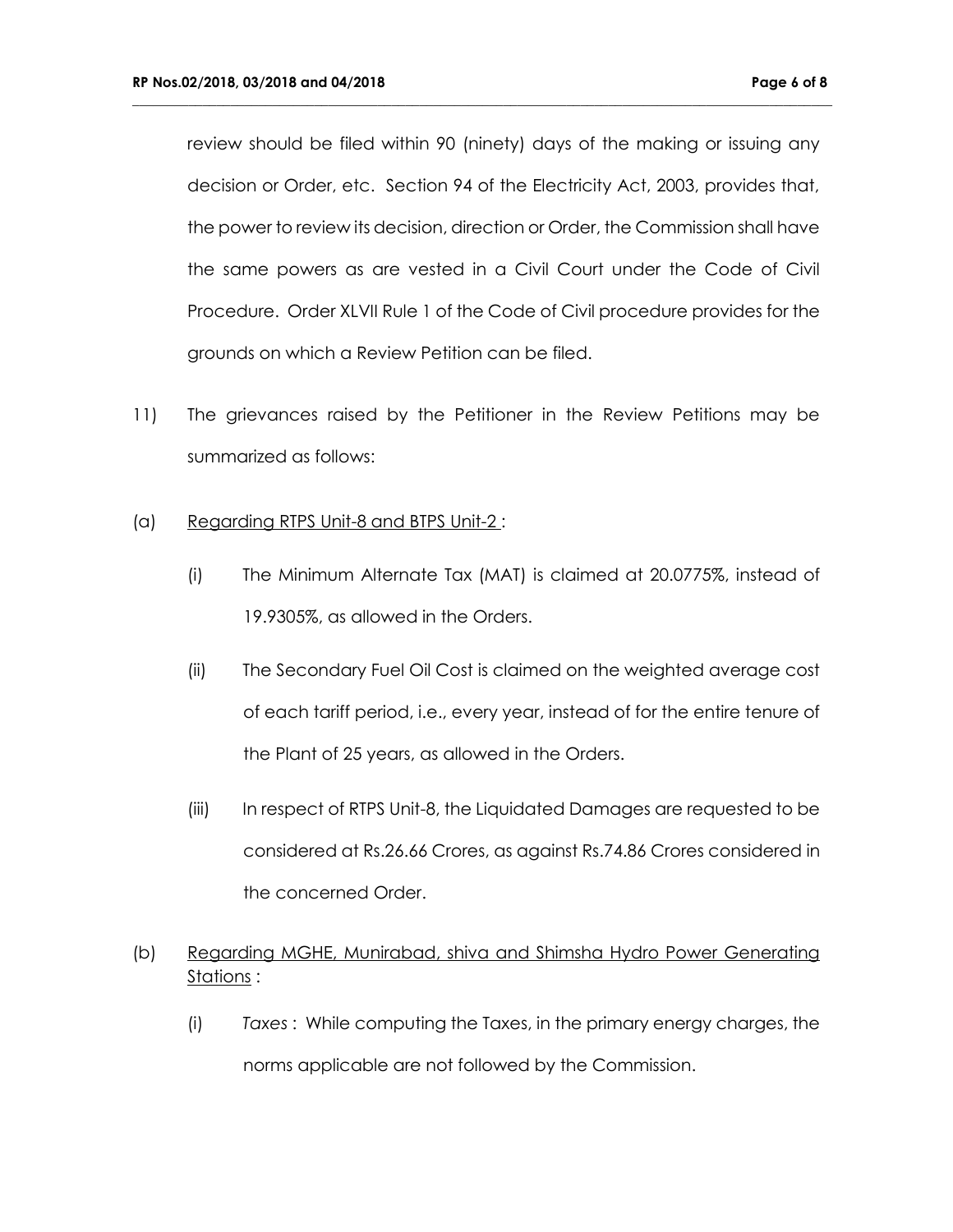(ii) *Royalty Charges* : The Royalty Charges payable to the State Government should have been on the actual energy generated and sold to the PPA Holders, instead of four paise per unit fixed by the Commission on the design energy.

**\_\_\_\_\_\_\_\_\_\_\_\_\_\_\_\_\_\_\_\_\_\_\_\_\_\_\_\_\_\_\_\_\_\_\_\_\_\_\_\_\_\_\_\_\_\_\_\_\_\_\_\_\_\_\_\_\_\_\_\_\_\_\_\_\_\_\_\_\_\_\_\_\_\_\_\_\_\_\_\_\_\_\_\_\_\_\_\_\_\_\_\_\_\_\_\_\_\_\_\_**

- (iii) *Depreciation* : While fixing the Depreciation, the applicable Regulation of the KERC (Generation Tariff) Regulations, 2009 is not followed.
- 12) The above grievances, made by the Petitioner, are in the nature of a truing up exercise. The Commission has specifically asked the learned counsel for the Respondents, as to why the same should not be considered as a truing up exercise. The learned counsel for the parties did not reply to this question. In our considered view, the examination of these grievance is nothing but a truing up exercise.
- 13) A truing up exercise is not governed by any period of limitation. The Orders of this Commission state that, truing up applications should be filed within six months from 25.02.2015. i.e., the date of the Orders. If the truing up Petitions are not filed within that time, the Commission has to compel the Petitioner to file the truing up applications, in order to arrive at the actual tariff. The earlier communication dated 30.01.2017 of the Commission addressed to the Petitioner, directing to file Review Petitions, explaining the delay, was issued without proper appreciation of the facts.